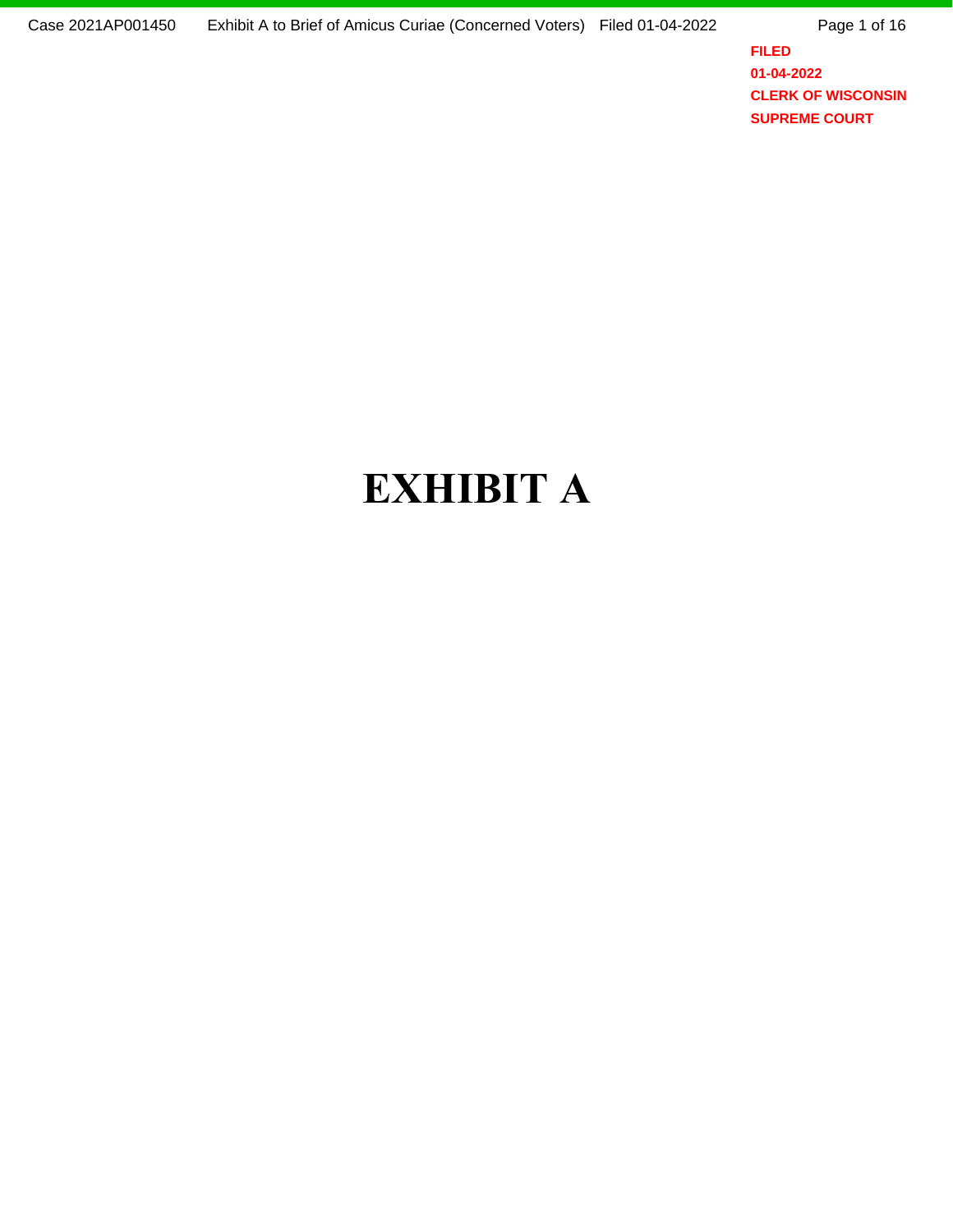| <b>Name of Amicus</b> | <b>Senate</b><br><b>District No.</b> | <b>Statement of Interest</b>                                                                                                                                                                                                                                                                                                                                                                                                                                                                                                                                                                                                                                                                                                                                                                                                                   |
|-----------------------|--------------------------------------|------------------------------------------------------------------------------------------------------------------------------------------------------------------------------------------------------------------------------------------------------------------------------------------------------------------------------------------------------------------------------------------------------------------------------------------------------------------------------------------------------------------------------------------------------------------------------------------------------------------------------------------------------------------------------------------------------------------------------------------------------------------------------------------------------------------------------------------------|
| Karen Wilson          | 1                                    | Wilson resides full-time in Door County, is a<br>life-long Wisconsin resident, and graduated from<br>the University of Wisconsin-Madison. Active in<br>civic affairs, she votes in every election but is<br>not a member of a political party. She joins the<br>Amicus Brief because of her long-standing<br>interest in good government, believing that<br>transparency and adherence to process is vital to<br>maintaining stability and justice.                                                                                                                                                                                                                                                                                                                                                                                            |
| Anneliese Waggoner    | $\overline{2}$                       | A lifelong Wisconsin resident and a member of<br>the League of Women Voters, Waggoner<br>became aware of the power that gerrymandering<br>has in stifling discussion, preventing bills from<br>being heard, and depriving the opposition of its<br>legislative voice. Waggoner wants the people of<br>Wisconsin to be heard and to be well served. She<br>is concerned that the results of continued<br>gerrymandering will further undermine<br>Wisconsin's historical reputation for good<br>government.                                                                                                                                                                                                                                                                                                                                     |
| Megan O'Halloran      | 3                                    | O'Halloran is a public education advocate and<br>school board director acting in this Amicus Brief<br>as an individual voter and parent. She walked 60<br>miles across Wisconsin in 2019 to ask legislators<br>to increase special education funding to 60%,<br>consistent with recommendations from the Blue-<br>Ribbon Commission on Education Funding.<br>Despite bipartisan support and unprecedented<br>state revenues, the legislature continues to ignore<br>its own recommendations and testimony from<br>education advocates. In O'Halloran's view, there<br>have been tiny increases for special education<br>and no increases for pupil aid. In fact,<br>cumulative cuts in state aid to districts over the<br>past decade amount to \$3.9 billion. Wisconsin's<br>children deserve legislators who will respond to<br>their needs. |
| Jacqueline Boynton    | $\overline{4}$                       | A Milwaukee attorney since 1985, Boynton's<br>practice focuses on legal aid, public service<br>organizations, representing victims of lead paint<br>poisoning, Social Security Disability, litigation<br>opposing the use of Indian logos, nonprofit<br>organizations, and lobbying and political activity<br>compliance. She teaches Nonprofit Law at                                                                                                                                                                                                                                                                                                                                                                                                                                                                                         |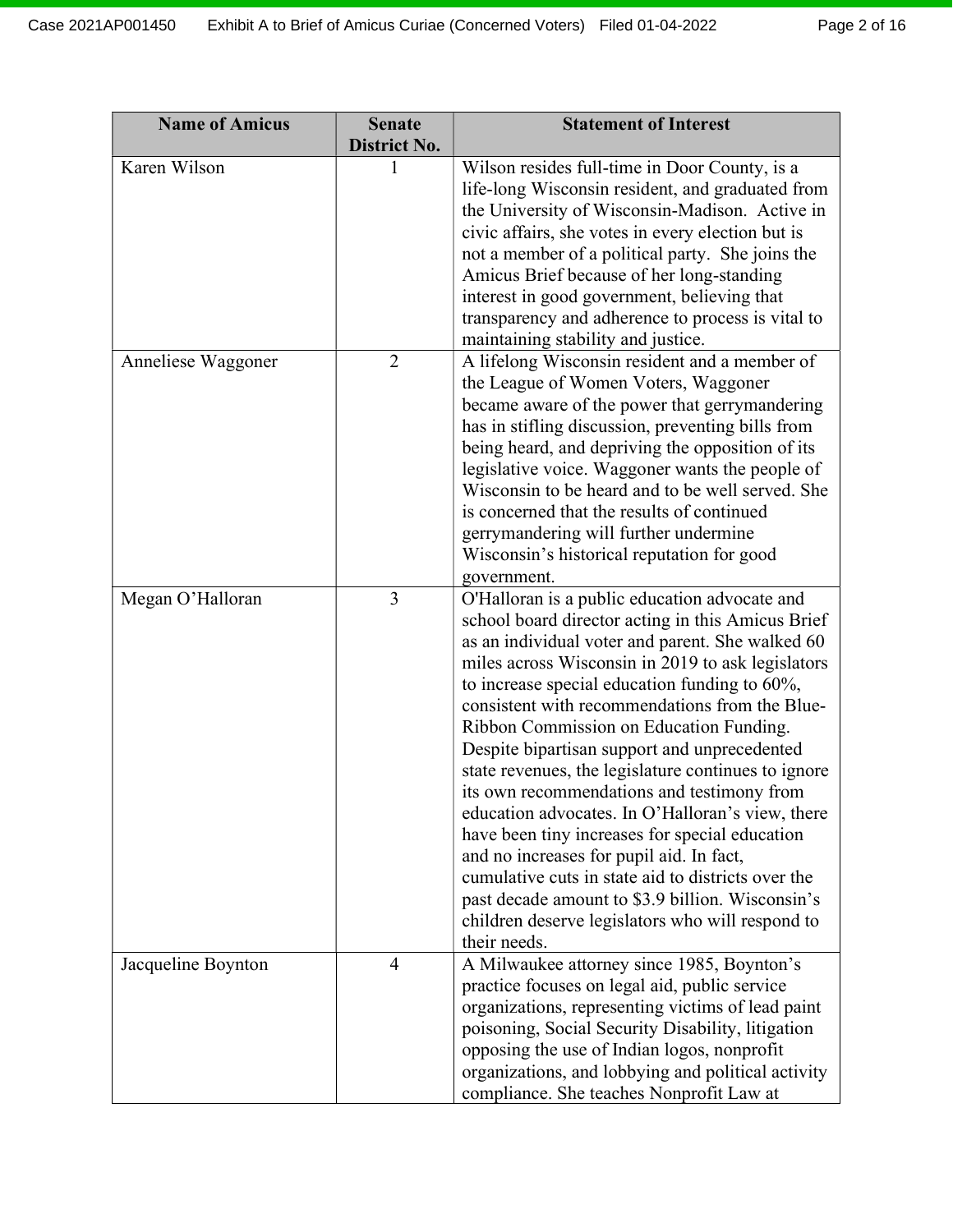| <b>Name of Amicus</b> | <b>Senate</b><br>District No. | <b>Statement of Interest</b>                                                                                                                                                                                                                                                                                                                                                                                                                                                                                                                                                 |
|-----------------------|-------------------------------|------------------------------------------------------------------------------------------------------------------------------------------------------------------------------------------------------------------------------------------------------------------------------------------------------------------------------------------------------------------------------------------------------------------------------------------------------------------------------------------------------------------------------------------------------------------------------|
|                       |                               | University of Wisconsin-Milwaukee, Marquette<br>University Law School, and in various graduate<br>programs at Marquette University. In 2011<br>Boynton was on a team representing Voces de la<br>Frontera in the <i>Baldus</i> litigation in federal court.<br>She has been interested in redistricting in<br>Wisconsin since then and joins this Amicus Brief<br>to add her voice on behalf of Wisconsin citizens<br>who seek to ensure fair reapportionment.                                                                                                               |
| Lena Eng              | 5                             | Eng is a New Berlin resident (Waukesha<br>County), an evangelical Christian, and a<br>conservative Republican voter for three decades.<br>In 2018, Eng decided to educate herself and<br>volunteered to become part of the solution to<br>fixing what she believes is a broken political<br>system instead of just complaining about it. She<br>heard this statement attributed to her former<br>State Senator: "If you need a way to take the<br>Staskunas seat, put a little bit of my Senate seat<br>into New Berlin (2-3 wards could make that a<br>GOP Assembly seat)." |
|                       |                               | From this, Eng discovered that her district was<br>intentionally gerrymandered, resulting in her<br>Republican vote being used as a pawn to turn a<br>blue district red. Eng believes she is one of<br>probably thousands of Wisconsin conservatives<br>who want to vote Republican but feel forced to<br>vote for Democrats to keep a divided<br>government until we can fix our broken politics<br>and save our republic.                                                                                                                                                  |
|                       |                               | She is deeply concerned that our country, state,<br>and local communities are being torn apart by<br>the contempt emanating from politicians, and its<br>byproduct of increasing threats, violence, and ill-<br>behavior. In Eng's view, unfair redistricting has<br>contributed to this growing contempt and has<br>degraded our representative government. She<br>joins her colleagues from across the political<br>spectrum in the Wisconsin Maps Assessment<br>Project ("WIMAP") to contribute her perspective<br>in the map-drawing process.                            |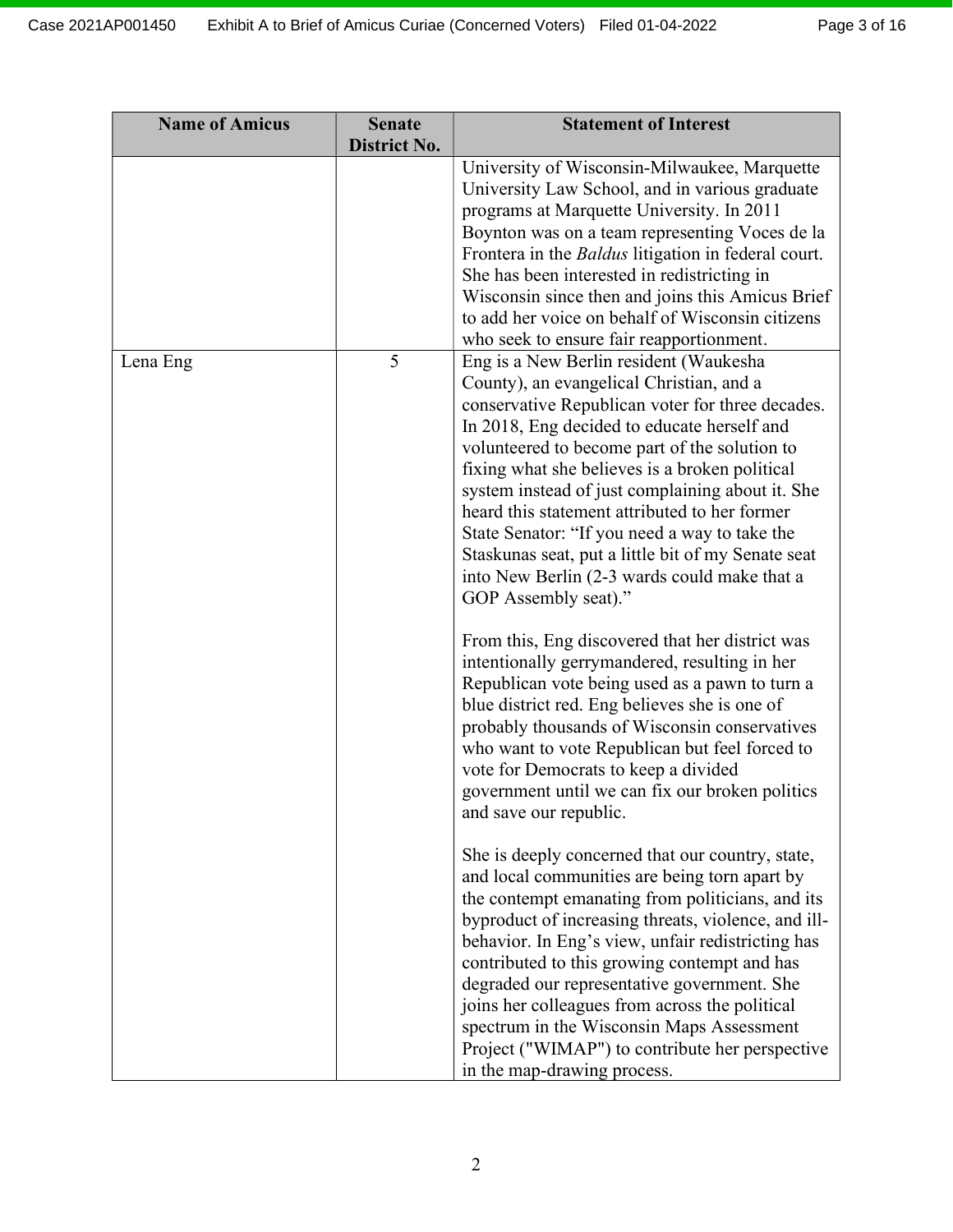| <b>Name of Amicus</b> | <b>Senate</b><br>District No. | <b>Statement of Interest</b>                                                                                                                                                                                                                                                                                                                                                                                                                                                                                                                                                                                                                                                                                                                                                                   |
|-----------------------|-------------------------------|------------------------------------------------------------------------------------------------------------------------------------------------------------------------------------------------------------------------------------------------------------------------------------------------------------------------------------------------------------------------------------------------------------------------------------------------------------------------------------------------------------------------------------------------------------------------------------------------------------------------------------------------------------------------------------------------------------------------------------------------------------------------------------------------|
| Richard C. Burton     | 6                             | Burton has lived in Wisconsin his whole life and<br>has lived in Milwaukee for the last 22 years. He<br>worked in manufacturing in Waukesha County<br>for many years. He has mentored young African<br>American men for 22 years and volunteers at the<br>Rescue Mission. Burton has not been involved<br>politically but is cognizant of both sides of the<br>aisle. He was a Republican until he became<br>disillusioned and switched parties 20 years ago.<br>After spending many years in one of the WOW<br>(Waukesha, Ozaukee, and Washington) counties,<br>he decided it was time to get involved to ensure<br>every person's vote counts no matter their<br>location or political affiliation.                                                                                          |
| Deborah L. Koconis    | $\overline{7}$                | Koconis is a retired lawyer who began her legal<br>career at Foley & Lardner. For the past 20 years<br>she worked as in-house counsel at several<br>national and international companies. She<br>volunteers in nonpartisan fair maps work, for the<br>Friends of the Milwaukee Public Library, and the<br>Marquette Pardon Clinic. She is a life-long<br>independent voter who believes all our<br>democratic freedoms proceed from the concept<br>of one person one vote – not narrowly in terms<br>of apportionment, but in that everyone's vote<br>must count. She joins this Amicus Brief to<br>publicly stand against gerrymandering and its<br>negative effect on representative government.                                                                                             |
| Cheryl Maranto        | 8                             | Maranto is an Associate Professor Emerita of<br>Management at Marquette University. She<br>believes education is an essential foundation of<br>our democracy and a primary engine of upward<br>mobility in our society. She served on the<br>Whitefish Bay School Board for 12 years, is a<br>member of the League of Women Voters<br>("LWV"), currently serving on its statewide fair<br>maps group, and has been a voter registration<br>volunteer for the LWV. Maranto co-leads North<br>Shore Fair Maps ("NSFM"), a grassroots<br>organization of citizens who believe that fair<br>voting maps are foundational to our democracy,<br>and essential for our communities and schools to<br>get the resources they need to thrive. Maranto<br>assisted about 50 individuals in drawing their |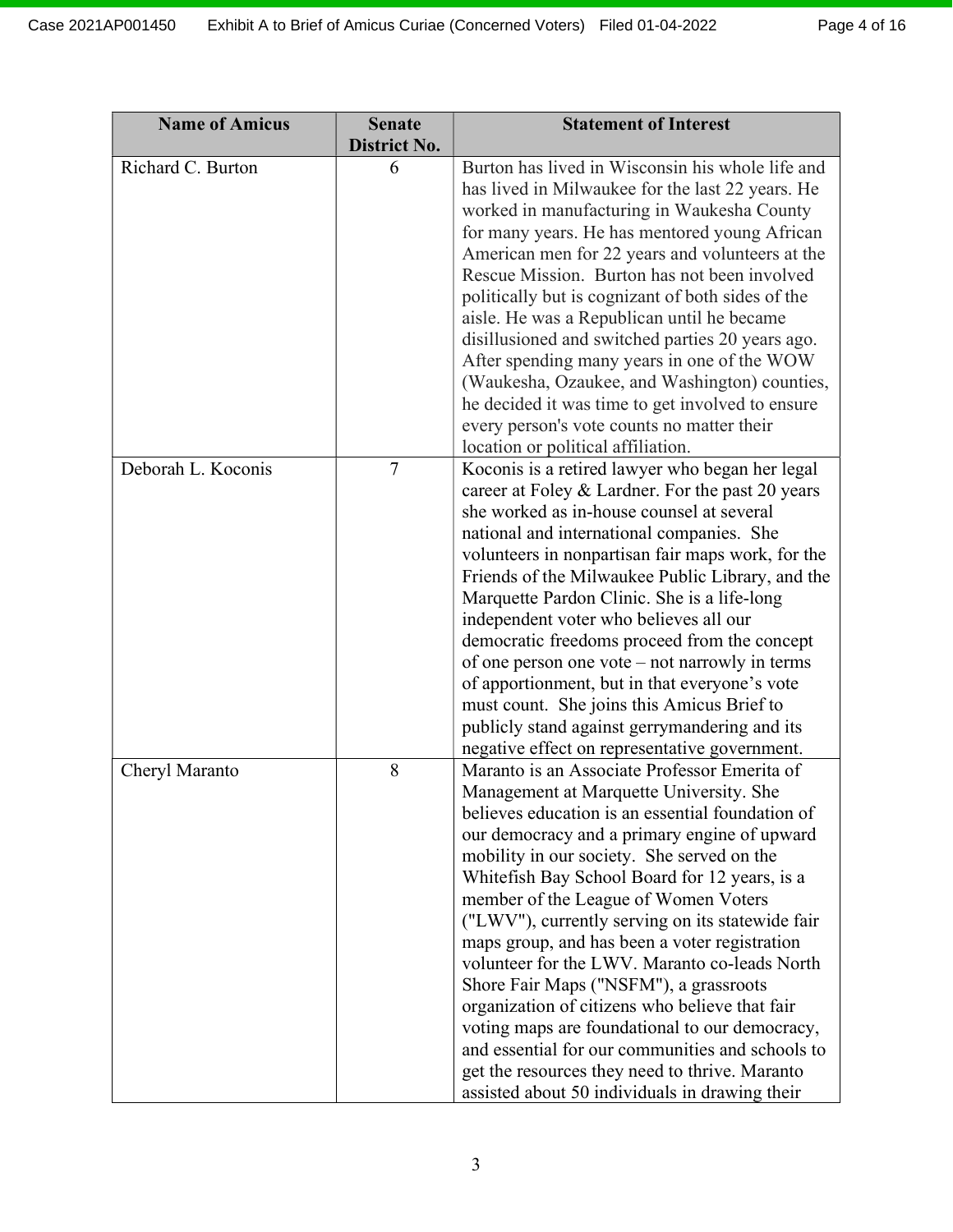| <b>Name of Amicus</b> | <b>Senate</b><br><b>District No.</b> | <b>Statement of Interest</b>                                                                                                                                                                                                                                                                                                                                                                                                                                                                                                                                                                                                                                                                                                                                                                                                                                                                                                                                                                                                                                                      |
|-----------------------|--------------------------------------|-----------------------------------------------------------------------------------------------------------------------------------------------------------------------------------------------------------------------------------------------------------------------------------------------------------------------------------------------------------------------------------------------------------------------------------------------------------------------------------------------------------------------------------------------------------------------------------------------------------------------------------------------------------------------------------------------------------------------------------------------------------------------------------------------------------------------------------------------------------------------------------------------------------------------------------------------------------------------------------------------------------------------------------------------------------------------------------|
|                       |                                      | "Community of Interest" maps and, with their<br>permission, submitted them to the People's Maps<br>Commission ("PMC") portal and the legislature's<br>Draw Your District ("DYD") portal. Maranto<br>joined with like-minded citizens this summer to<br>form WIMAP to provide objective analyses of<br>alternative legislative maps to citizens and the<br>courts. She lives in Glendale, a Milwaukee<br>suburb that was divided in two by 2011's Act 43<br>Assembly map.                                                                                                                                                                                                                                                                                                                                                                                                                                                                                                                                                                                                          |
| Julie A. Koconis      | 9                                    | Koconis is a graduate of the University of<br>Wisconsin-Madison. She votes as an<br>independent, is a property owner in this state,<br>and for the last 27 years has been the sole<br>proprietor of a small equine-related business on<br>30 acres of land in Manitowoc County. Koconis<br>agreed to join this Amicus Brief because she is<br>opposed to gerrymandering and would like to see<br>a reduction in partisan bias in the maps used to<br>apportion Wisconsin's legislative districts.                                                                                                                                                                                                                                                                                                                                                                                                                                                                                                                                                                                 |
| Don Leake             | 10                                   | Dr. Leake is a retired math professor intrigued<br>by the multi-faceted applied problem of drawing<br>a Wisconsin Assembly map. He is especially<br>intrigued by these questions: How does one<br>judge if a map is fair? Is there a systematic way<br>to construct a fair map? What are the qualities of<br>a good fair map?<br>To Dr. Leake, it is essential that Wisconsin have<br>superior fair district maps for the next decade.<br>These questions and his wife's involvement in<br>Western Wisconsin for Nonpartisan Voting<br>Districts ("WWNVD") led him to join WWNVD<br>and sponsor an Assembly map-drawing contest<br>this past summer. The idea of the contest was to<br>promote the submission of maps to the PMC. Dr.<br>Leake believes the map adopted by Wisconsin<br>for the next ten years should be demonstrably<br>better than all other maps considered.<br>As a citizen-voter like his fellow amici, Dr.<br>Leake has drawn and submitted Assembly maps<br>to the PMC and DYD portals. He also submitted<br>a Wisconsin Senate map to a contest sponsored |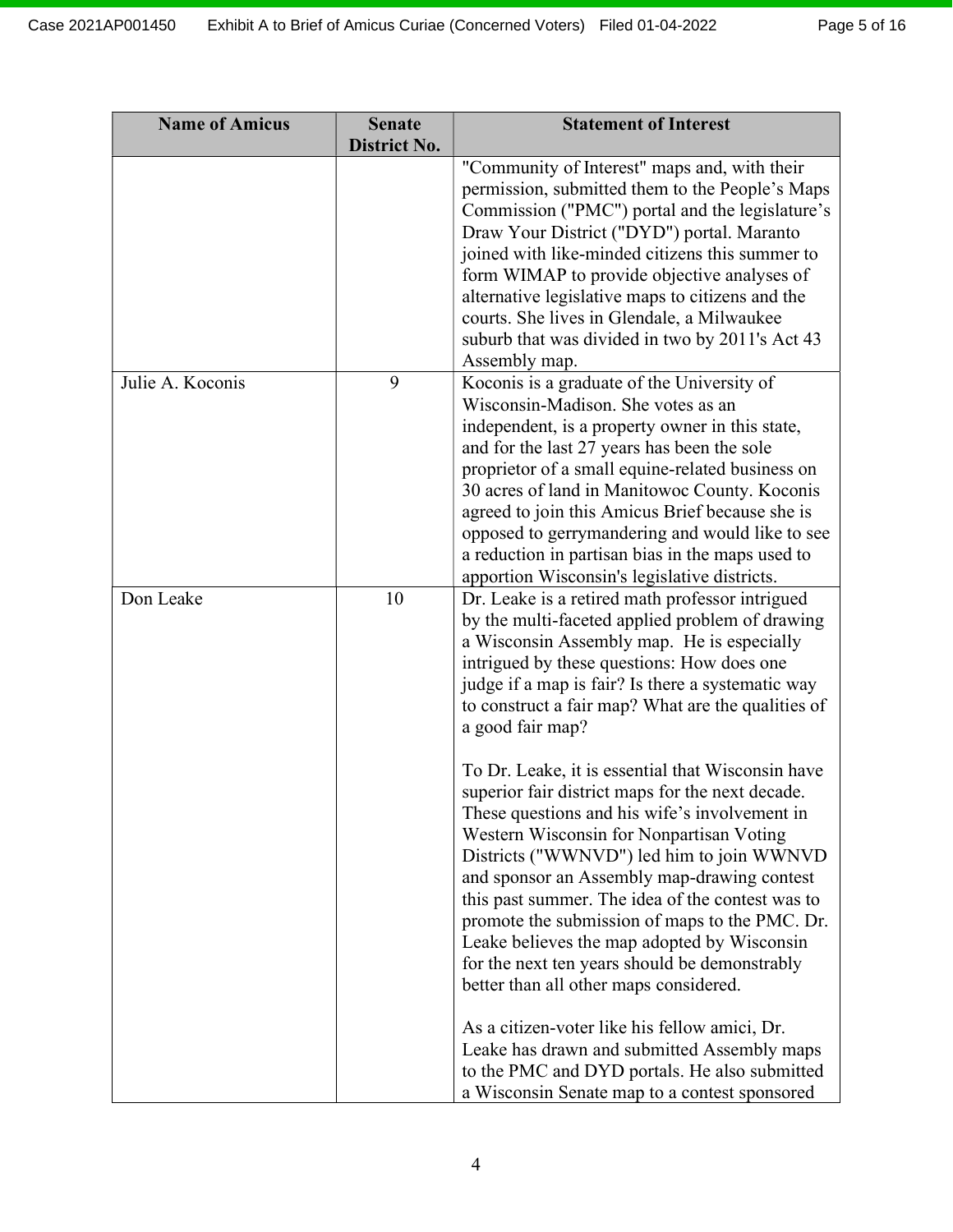| <b>Name of Amicus</b> | <b>Senate</b><br><b>District No.</b> | <b>Statement of Interest</b>                                                                                                                                                                                                                                                                                                                                                                                                                                                           |
|-----------------------|--------------------------------------|----------------------------------------------------------------------------------------------------------------------------------------------------------------------------------------------------------------------------------------------------------------------------------------------------------------------------------------------------------------------------------------------------------------------------------------------------------------------------------------|
|                       |                                      | by the Princeton Gerrymandering Project<br>("PGP"). Although Dr. Leake's map did not win,<br>it did well enough that he was invited to join the<br>PGP Mapping Corps, a group of about 30<br>amateur mappers interested in drawing quality<br>redistricting maps for every state in the United<br>States.                                                                                                                                                                              |
|                       |                                      | His interest and success in mapping led to the<br>establishment of WIMAP. While WIMAP's<br>members do not claim to be experts, they have<br>attended webinars about redistricting, read<br>authoritative sources, drawn maps, and sought<br>maps from multiple sources to inform<br>themselves of the constitutional criteria and<br>traditional principles involved in redistricting in<br>Wisconsin.                                                                                 |
|                       |                                      | Dr. Leake has become familiar with the free<br>web-based applications: Dave's Redistricting<br>App 2020 ("DRA") and Districtr. He believes<br>that these applications provide sufficient tools<br>for any citizen to construct and analyze<br>redistricting maps. Dr. Leake believes<br>Wisconsin's maps should never be constructed<br>behind closed doors. Public rationales should be<br>provided for each map, explaining how it best<br>satisfies the controlling legal criteria. |
| David Fodroczi        | 10                                   | Fodroczi lives on Big Lake in the Town of<br>Garfield in Polk County. Having lived in four<br>different communities in Wisconsin over the last<br>45 years, he has been a regular, independent<br>voter in local, state, and federal elections.<br>Fodroczi has never belonged to a political party<br>and cares deeply about his community, state, and<br>country.                                                                                                                    |
|                       |                                      | Fodroczi's interest in redistricting and this case<br>reflects his personal beliefs enhanced by the<br>experiences of his professional career. He is a<br>certified community planner through the<br>American Institute of Certified Planners of the<br>American Planning Association. He retired in<br>2011 after 33 years in Wisconsin public service,                                                                                                                               |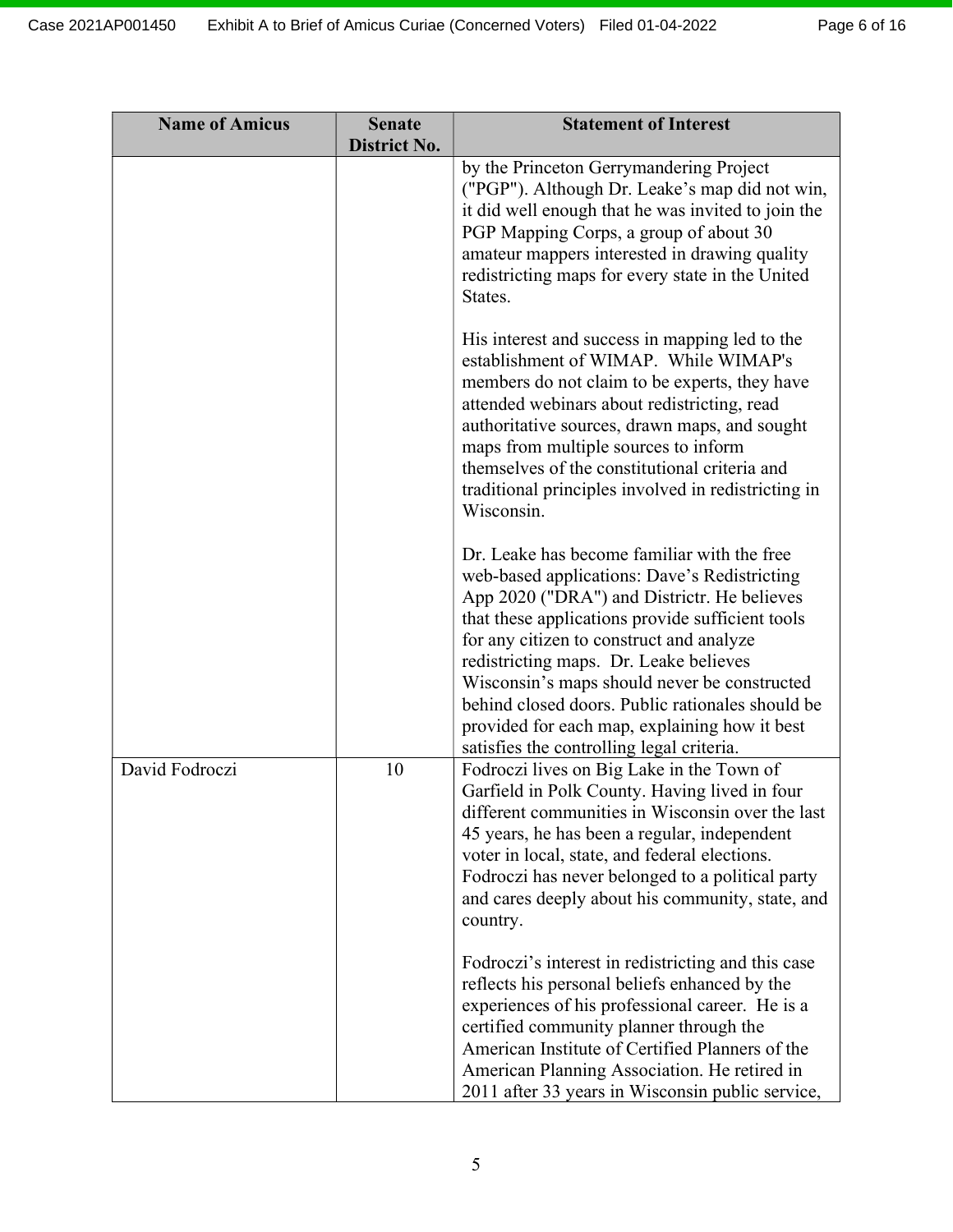| <b>Name of Amicus</b> | <b>Senate</b><br>District No. | <b>Statement of Interest</b>                                                                                                                                                                                                                                                                                                                                                                                                                                                                                                                                                                                                                                                                                                                                                                                                                                                                                                                                                                                                                                                                                                                                                                                                                                               |
|-----------------------|-------------------------------|----------------------------------------------------------------------------------------------------------------------------------------------------------------------------------------------------------------------------------------------------------------------------------------------------------------------------------------------------------------------------------------------------------------------------------------------------------------------------------------------------------------------------------------------------------------------------------------------------------------------------------------------------------------------------------------------------------------------------------------------------------------------------------------------------------------------------------------------------------------------------------------------------------------------------------------------------------------------------------------------------------------------------------------------------------------------------------------------------------------------------------------------------------------------------------------------------------------------------------------------------------------------------|
|                       |                               | including 25 years in county government.<br>Fodroczi served as a principal staff or manager<br>of the redistricting process at the county level<br>during the last four redistricting cycles from<br>1981 to 2011. His last redistricting experience<br>was in 2011 as Planning & Zoning Director for<br>St. Croix County. He and his staff were<br>responsible for all mapping, analysis, and<br>preparation of county supervisory districts and<br>coordination with all municipalities. While<br>Fodroczi understands that the state has many<br>more resources and more sophisticated<br>redistricting tools than local municipalities, he<br>believes the state redistricting process has been<br>fraught with hyper-partisanship, a total lack of<br>cooperation, and almost no transparency.<br>Earlier this year, Fodroczi supported the Polk<br>County Board's decision to pass a resolution<br>supporting fair maps and a nonpartisan process<br>for redistricting, which was followed by the<br>citizens in Polk County passing an advisory<br>referendum endorsing the same concepts. He has<br>testified to the PMC and volunteered with<br>WWNVD, helping dozens of citizens to submit<br>over 200 community of interest maps to the<br>PMC and DYD portals. |
| Dan Russler           | 11                            | Russler was born and raised in Wisconsin, and<br>he recently retired in Wisconsin after a career in<br>international software development. He studied<br>biological research and community service at the<br>University of Wisconsin-Madison and went on to<br>serve as Vice President of Product Strategies for<br>both Oracle and McKesson Corporations.                                                                                                                                                                                                                                                                                                                                                                                                                                                                                                                                                                                                                                                                                                                                                                                                                                                                                                                 |
|                       |                               | This last spring, Russler discovered that WIMAP<br>was looking for volunteer software application<br>trainers to train other citizens to use free<br>mapping software. He volunteered in Summer<br>2021, creating training materials which were<br>distributed from his website to his "students" and<br>many others, as well as submitting his own,<br>"methodology" maps based on his students'                                                                                                                                                                                                                                                                                                                                                                                                                                                                                                                                                                                                                                                                                                                                                                                                                                                                          |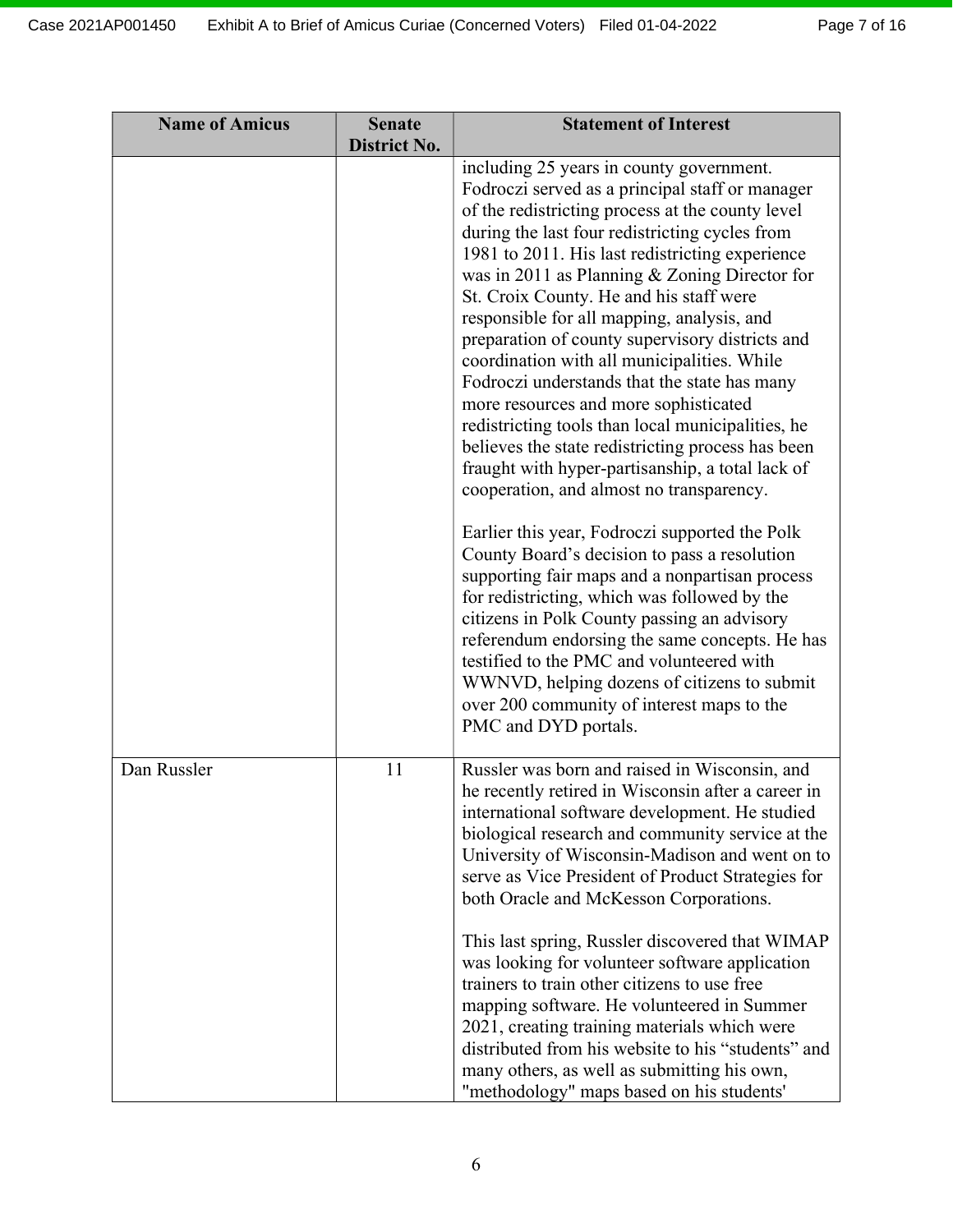| <b>Name of Amicus</b> | <b>Senate</b><br><b>District No.</b> | <b>Statement of Interest</b>                                                                                                                                                                                                                                                                                                                                                                                                                                                                                                                                                                                |
|-----------------------|--------------------------------------|-------------------------------------------------------------------------------------------------------------------------------------------------------------------------------------------------------------------------------------------------------------------------------------------------------------------------------------------------------------------------------------------------------------------------------------------------------------------------------------------------------------------------------------------------------------------------------------------------------------|
|                       |                                      | viewpoints to both the legislative mapping portal<br>and the PMC mapping portal.                                                                                                                                                                                                                                                                                                                                                                                                                                                                                                                            |
|                       |                                      | Russler also interacted with his local Jefferson<br>County Board of Supervisors while they<br>described their mapping problems due to<br>Jefferson County's US Census Block sizes and<br>shapes. His experiences working with Wisconsin<br>citizen-voters and officials drove him to join<br>WIMAP and publish: "How to Implement 'Least<br>Change' and 'District Anew' in Wisconsin."                                                                                                                                                                                                                      |
|                       |                                      | Russler is joining this Amicus Brief because of<br>his frustration with the problems establishing fair<br>Wisconsin voting districts that have been<br>expressed by both Jefferson County mapping<br>staff and his "students".                                                                                                                                                                                                                                                                                                                                                                              |
| Mary E. Ascher        | 12                                   | Ascher lives in the Town of Breed in Oconto<br>County. She is an active participant in town<br>government as an election worker, is a member<br>of the Friends of the Suring Library and is<br>Treasurer of the Oconto Country Democratic<br>party. Ascher taught Economics at Northeast<br>Wisconsin Technical College in Green Bay for<br>17 years prior to retirement. She is proud to<br>support the fair map movement now by joining<br>this Amicus Brief.                                                                                                                                             |
| Leslie DeMuth         | 13                                   | DeMuth has been involved in electoral politics<br>and issue advocacy for over 10 years. She<br>contends that gerrymandering has effectively<br>silenced her voice along with others who live in<br>her community. DeMuth was a plaintiff in the<br>second Whitford case and is a leader of the<br>Jefferson County Fair Maps Coalition. De Muth<br>joins this Amicus Brief because of her belief<br>that, despite majority support for so many life-<br>and-death issues and policies, her representatives<br>continue to ignore the will of the people with no<br>fear of repercussions at the ballot box. |
| Joseph J. Horvath Jr. | 14                                   | Horvath lives in Pine River (Waushara County).<br>He is a founding member of Waushara<br>Commoners and has chaired the Waushara<br>County Fair Maps Committee and the Waushara<br>County Redistricting Committee. He currently                                                                                                                                                                                                                                                                                                                                                                              |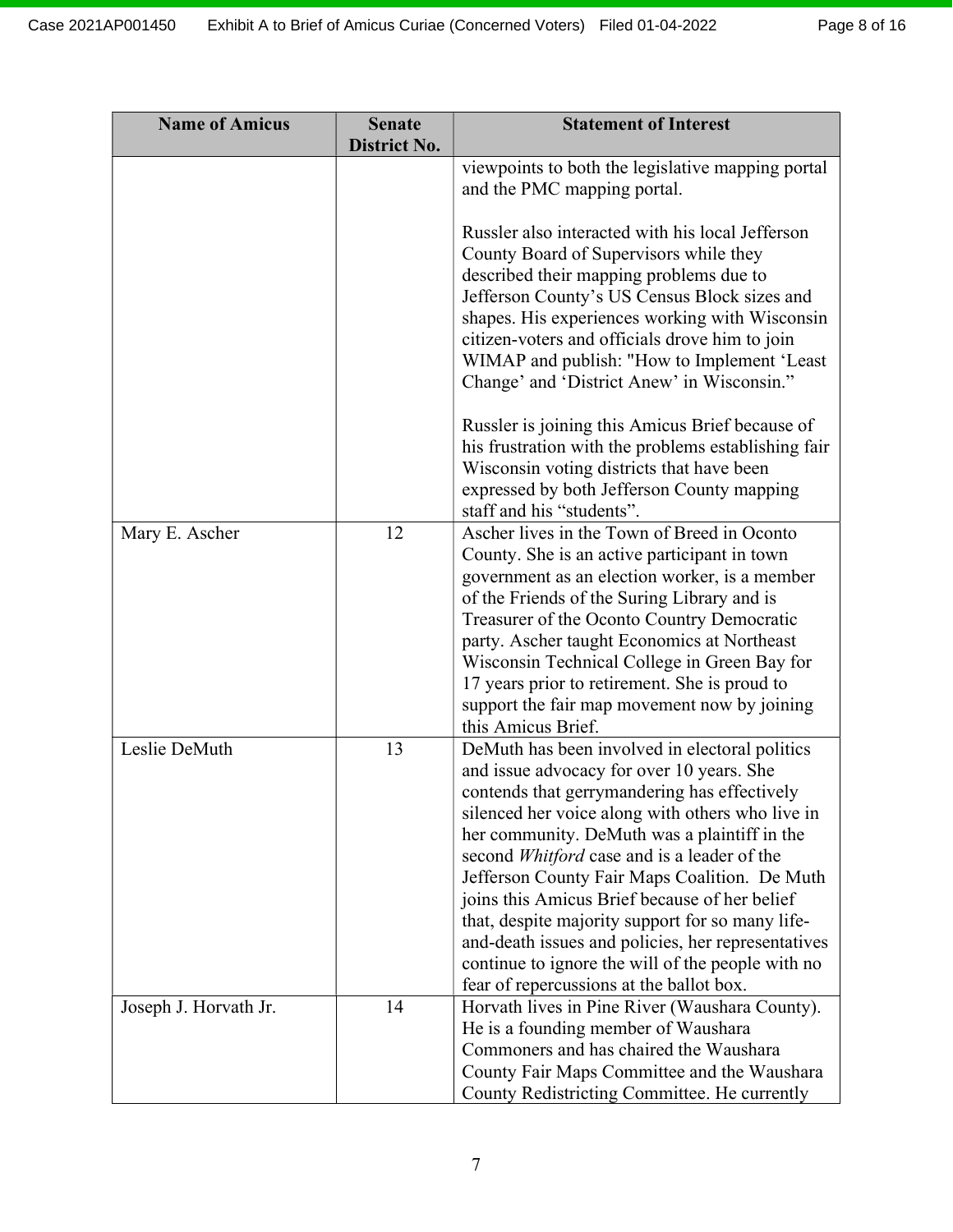| <b>Name of Amicus</b> | <b>Senate</b>       | <b>Statement of Interest</b>                                                                   |
|-----------------------|---------------------|------------------------------------------------------------------------------------------------|
|                       | <b>District No.</b> |                                                                                                |
|                       |                     | chairs the Fair District Maps-Midstate<br>Committee.                                           |
|                       |                     |                                                                                                |
|                       |                     | Horvath's lifelong experiences as an U.S. Army                                                 |
|                       |                     | Military Policeman, teacher, coach, and athletic                                               |
|                       |                     | official have helped him develop a strong sense                                                |
|                       |                     | of fair play and the need for fair rules to ensure                                             |
|                       |                     | that fair play. He joins this Amicus Brief because                                             |
|                       |                     | of his frustration over what he believes was                                                   |
|                       |                     | partisan gerrymandering in the 2011 redistricting                                              |
|                       |                     | process. He wants his children's and                                                           |
|                       |                     | grandchildren's voting voices to be heard in a                                                 |
|                       |                     | fairer fashion than his are now.                                                               |
| Mark Fuller           | 15                  | Fuller is a Professor Emeritus at the University                                               |
|                       |                     | of Wisconsin-Whitewater at Rock County. He is                                                  |
|                       |                     | a volunteer with the Fair Maps Coalition. In                                                   |
|                       |                     | 2021, Fuller submitted 6 legislative maps to the                                               |
|                       |                     | PMC, as well as 7 maps to the legislature. He                                                  |
|                       |                     | was an alternate on the Rock County Ad Hoc                                                     |
|                       |                     | Redistricting Committee and testified in relation                                              |
|                       |                     | to SB 621 at the October 28, 2021 hearing. He is                                               |
|                       |                     | signing on to this Amicus Brief because he                                                     |
|                       |                     | believes that to have accurate representation in                                               |
|                       |                     | government, we need to have legislative maps                                                   |
| Janie Riebe           | 16                  | created without a partisan bias.                                                               |
|                       |                     | Riebe is a retired aging and disability human<br>services professional. For the past 10 years, |
|                       |                     | redistricting has become a growing public policy                                               |
|                       |                     | interest of hers and upon retiring in 2018, she                                                |
|                       |                     | became more actively engaged, primarily                                                        |
|                       |                     | through contacts with Wisconsin legislators and                                                |
|                       |                     | other government officials. With WIMAP, she is                                                 |
|                       |                     | responsible for recording pertinent data (i.e.,                                                |
|                       |                     | "Communities of Interest" and all the broad                                                    |
|                       |                     | categories therein; municipal, county, and village                                             |
|                       |                     | splits) identified by Wisconsinites in public                                                  |
|                       |                     | hearings, as well as transferring data from the                                                |
|                       |                     | PMC and DYD portals for use by WIMAP                                                           |
|                       |                     | members. Riebe inspects maps for specific                                                      |
|                       |                     | redistricting criteria and anomalies, and she                                                  |
|                       |                     | researches and posts topics of relevance to the                                                |
|                       |                     | WIMAP team.                                                                                    |
| Myra Enloe            | 17                  | Enloe is a retired nurse executive whose most                                                  |
|                       |                     | recent position was Vice President of                                                          |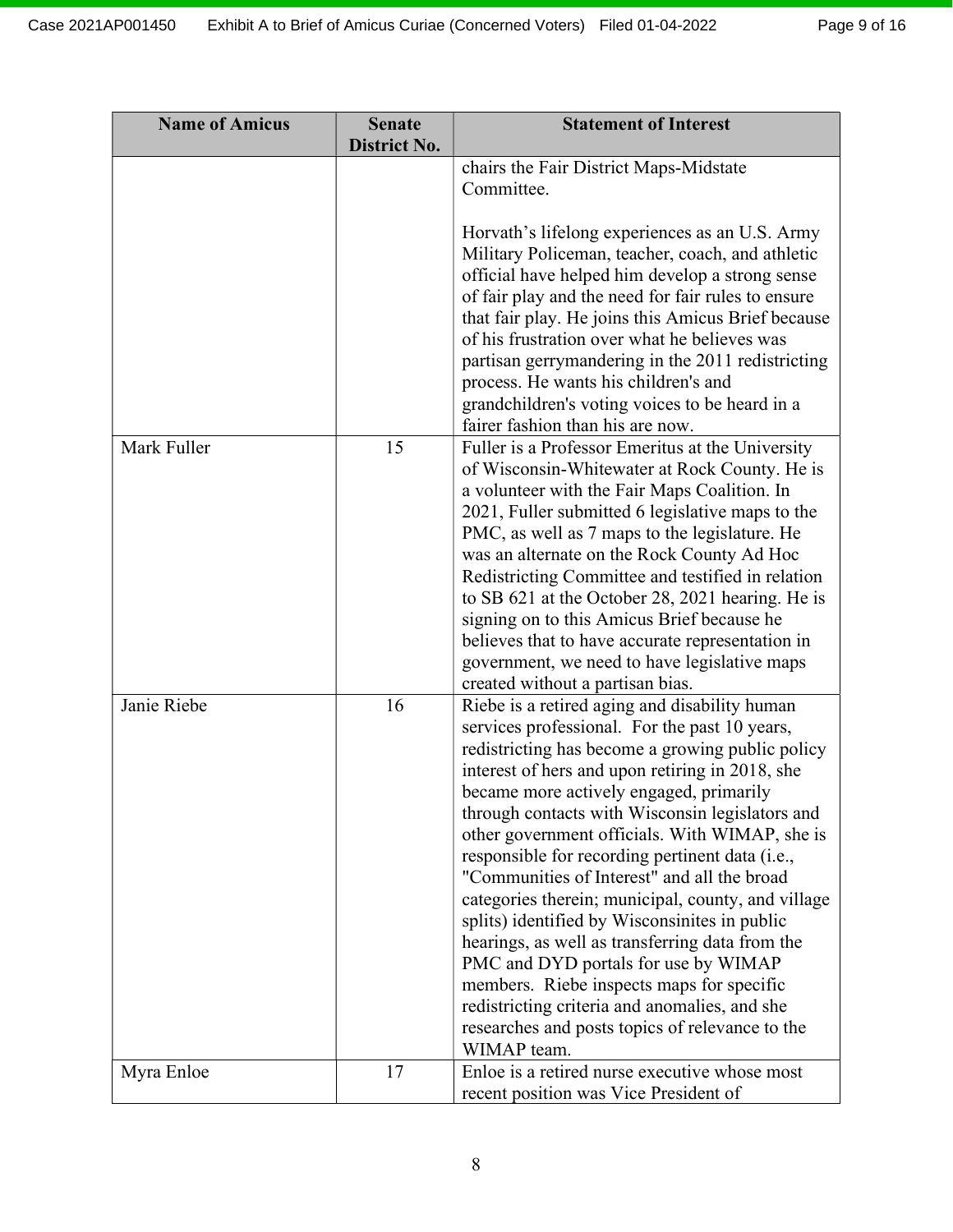| <b>Name of Amicus</b> | <b>Senate</b>       | <b>Statement of Interest</b>                                                                                                                                                                                                                                                                                                                                                                                                                                                                                                                                                                                                                                                                                                                                                                                  |
|-----------------------|---------------------|---------------------------------------------------------------------------------------------------------------------------------------------------------------------------------------------------------------------------------------------------------------------------------------------------------------------------------------------------------------------------------------------------------------------------------------------------------------------------------------------------------------------------------------------------------------------------------------------------------------------------------------------------------------------------------------------------------------------------------------------------------------------------------------------------------------|
|                       | <b>District No.</b> | Performance Excellence for a managed care<br>organization. In that role, she learned the<br>importance of process and using data to make<br>systems better. Enloe spearheaded the Iowa<br>County Fair Maps Team that passed a resolution<br>and a referendum supporting a nonpartisan<br>transparent process to draw voting district maps.<br>That organization submitted 17 "Community of<br>Interest" maps to the PMC and 18 maps to the<br>legislature. She regularly corresponds with her<br>legislators and attends their "listening sessions,"<br>but she has noted that they usually decline to<br>meet with her and never engage in an actual<br>dialogue on any issues. Enloe joins this Amicus<br>Brief to support the process of drawing voting<br>district maps done by nonpartisan, experienced, |
| Susan K. Curran       | 18                  | and knowledgeable professionals.<br>Dr. Curran is a retired psychologist who worked<br>for the State of Wisconsin for 26 years; she has<br>lived here for 54 years. Since retirement, Dr.<br>Curran has been actively involved in the fight to<br>end gerrymandering. Wisconsin voters have<br>repeatedly indicated that they want voting<br>districts that allow every candidate to have equal<br>opportunity when running for office. Dr. Curran<br>believes that the legislature's failure to respond<br>to the voters' wishes on this issue reflects the<br>breakdown of representative government and<br>views that breakdown as a major threat to our<br>democracy.                                                                                                                                     |
| <b>Heather Biesik</b> | 19                  | Biesik is a working mom of two young children<br>in Appleton. She believes the disenfranchisement<br>of Wisconsin voters cannot be ignored by their<br>representatives any longer. She joins this Amicus<br>Brief with the hope that Wisconsin can start to<br>heal the hyper-partisanship tearing apart our<br>families and communities.                                                                                                                                                                                                                                                                                                                                                                                                                                                                     |
| Mike Hennick          | 20                  | Hennick is a communications consultant whose<br>mission is to help the Milwaukee<br>region reach its enormous economic and cultural<br>potential. Prior to establishing his<br>consulting business, he worked for nearly four<br>decades as a communications executive,                                                                                                                                                                                                                                                                                                                                                                                                                                                                                                                                       |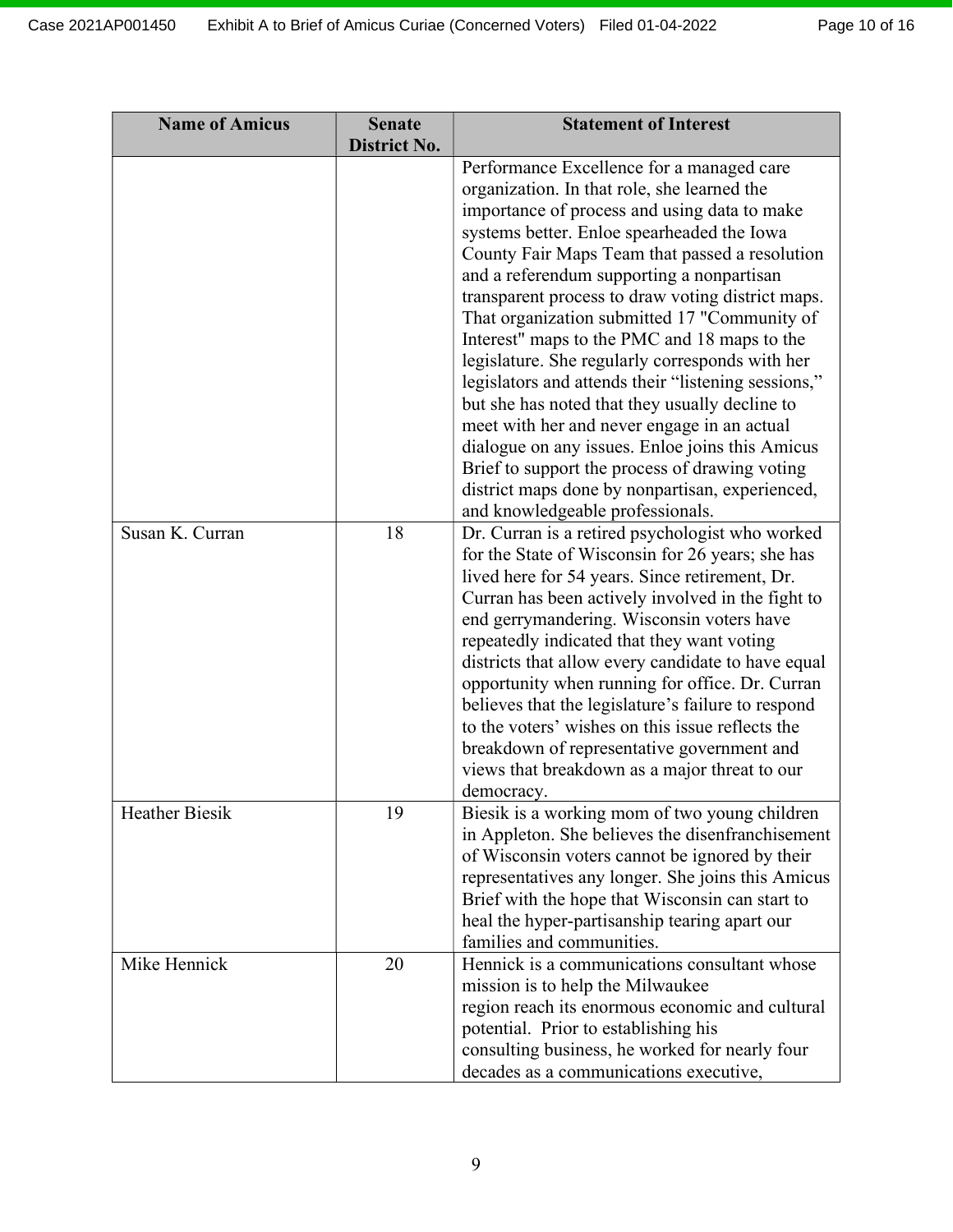| <b>Name of Amicus</b>   | <b>Senate</b><br><b>District No.</b> | <b>Statement of Interest</b>                                                                          |
|-------------------------|--------------------------------------|-------------------------------------------------------------------------------------------------------|
|                         |                                      | corporate affairs and public relations manager,                                                       |
|                         |                                      | and award-winning broadcast journalist.                                                               |
|                         |                                      | Hennick serves on the Wisconsin Policy Forum's                                                        |
|                         |                                      | economic development subcommittee and                                                                 |
|                         |                                      | mentors at JobsWork MKE, a collaborative                                                              |
|                         |                                      | offering new pathways to alleviate chronic                                                            |
|                         |                                      | unemployment. He is proud of Wisconsin's past                                                         |
|                         |                                      | record of clean government, which he covered as                                                       |
|                         |                                      | a public television producer in the 1980s.<br>Hennick joins this Amicus Brief because, in his         |
|                         |                                      | view, non-partisan map-making is critical to a                                                        |
|                         |                                      | return to trusted, clean government.                                                                  |
| <b>Eleanor Anderson</b> | 20                                   | Anderson is a retired accounting professional                                                         |
|                         |                                      | and Wisconsin native. Anderson is confident that                                                      |
|                         |                                      | a process can be put in place that results in maps                                                    |
|                         |                                      | fairly drawn that give all voters a voice.                                                            |
|                         |                                      | Anderson joins this Amicus Brief to pursue her                                                        |
|                         |                                      | goal of choosing her elected representatives,                                                         |
|                         |                                      | instead of having them chosen for her through                                                         |
|                         |                                      | gerrymandering.                                                                                       |
| Jane Durment            | 21                                   | For 50 years, Durment has been a Wisconsin                                                            |
|                         |                                      | resident and fiscally conservative voter who                                                          |
|                         |                                      | voted Republican for 25 years. She had a 40-year<br>career in technology, including 16 years as Chief |
|                         |                                      | Information Officer for a prominent Wisconsin                                                         |
|                         |                                      | company.                                                                                              |
|                         |                                      |                                                                                                       |
|                         |                                      | In retirement, Durment volunteers to help                                                             |
|                         |                                      | students prepare for our digital economy and to                                                       |
|                         |                                      | ensure they have equitable access to technology                                                       |
|                         |                                      | careers. Her technology background informs her                                                        |
|                         |                                      | desire to improve the redistricting process.                                                          |
|                         |                                      | Durment's specific involvement was spurred by                                                         |
|                         |                                      | the events of 2011, when she concluded that                                                           |
|                         |                                      | computers had been used to drown out the voice<br>of one party by the choice of criteria that the     |
|                         |                                      | opposing party gave to the computer to craft the                                                      |
|                         |                                      | maps, even though Wisconsin's population was                                                          |
|                         |                                      | split almost evenly between Republicans and                                                           |
|                         |                                      | Democrats.                                                                                            |
|                         |                                      |                                                                                                       |
|                         |                                      | Durment was asked by her friends and neighbors                                                        |
|                         |                                      | to add her analytical skills to the local                                                             |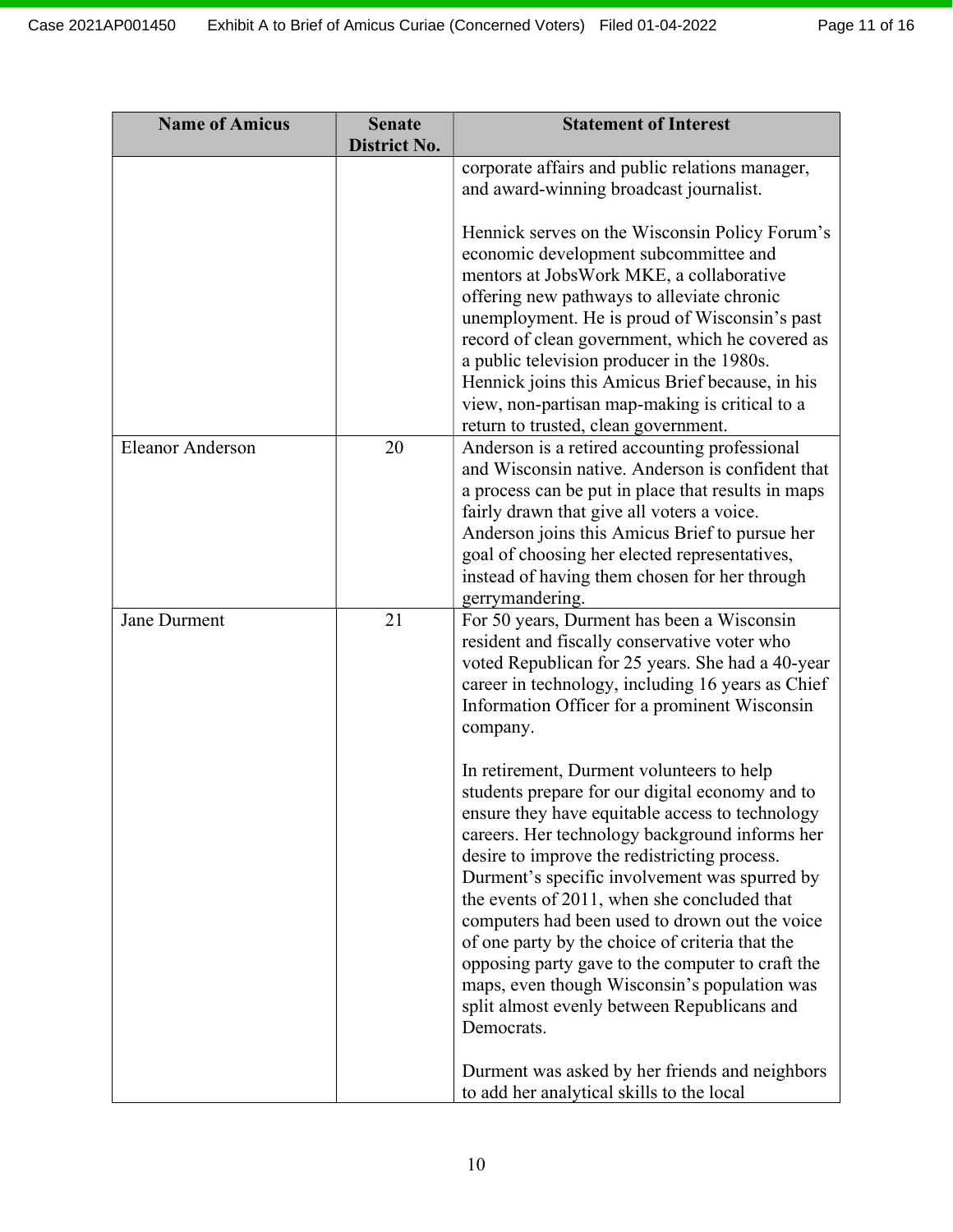| <b>Name of Amicus</b> | <b>Senate</b><br><b>District No.</b> | <b>Statement of Interest</b>                                                                                                                                                                                                                                                                                                                                                                                                                                                                                                                                                                                                                                                                                                                                                                                                                                                                                                                                                                                                                                                                                    |
|-----------------------|--------------------------------------|-----------------------------------------------------------------------------------------------------------------------------------------------------------------------------------------------------------------------------------------------------------------------------------------------------------------------------------------------------------------------------------------------------------------------------------------------------------------------------------------------------------------------------------------------------------------------------------------------------------------------------------------------------------------------------------------------------------------------------------------------------------------------------------------------------------------------------------------------------------------------------------------------------------------------------------------------------------------------------------------------------------------------------------------------------------------------------------------------------------------|
|                       |                                      | community groups working on the redistricting<br>effort. That is why she joins this Amicus Brief.                                                                                                                                                                                                                                                                                                                                                                                                                                                                                                                                                                                                                                                                                                                                                                                                                                                                                                                                                                                                               |
| John A. Scott         | 22                                   | Scott is a resident of Mount Pleasant and greater<br>Racine. A retired teacher and school and district<br>level administrator, he has degrees from the<br>University of Wisconsin-Stevens Point and the<br>University of Wisconsin-Madison. He has lived<br>in rural, urban, and suburban communities across<br>Wisconsin. As a teacher, Scott taught high<br>school political science. As an administrator, he<br>had professional relationships with legislators of<br>both parties on educational issues. Those<br>productive interactions exemplify the concept of<br>American democracy that he shared with his<br>students. Unfortunately, in Scott's view, the<br>quality of interaction with legislators in recent<br>years has degraded, leading him to become<br>active in community and statewide nonpartisan<br>fair maps organizations.                                                                                                                                                                                                                                                            |
| Ann Stevning-Roe      | 23                                   | Stevning-Roe is an attorney in Marshfield<br>(Wood County) who has lived in Wisconsin<br>since 1976. She frequently volunteers as a poll<br>watcher and election integrity official. In the<br>2011 redistricting process, her municipality of<br>19,000 people was divided into two Assembly<br>Districts and two State Senate Districts.<br>Stevning-Roe's County of 74,000 people was<br>divided into four Assembly Districts, three State<br>Senate Districts and two Congressional Districts.<br>Previously, Marshfield and most of Wood<br>County were in a single Assembly, State Senate<br>and Congressional District.<br>Stevning-Roe believes that this fracturing of her<br>"Community of Interest" has led to voter<br>disengagement and uncontested Assembly races.<br>She became a plaintiff in the <i>Whitford</i> case;<br>worked to put a non-partisan redistricting<br>referendum on the Wood County ballot; co-leads<br>the Eastern 7th Congressional District Fair Maps<br>group; testified to the PMC; and submitted her<br>"Community of Interest" map to the PMC and<br>the legislature. |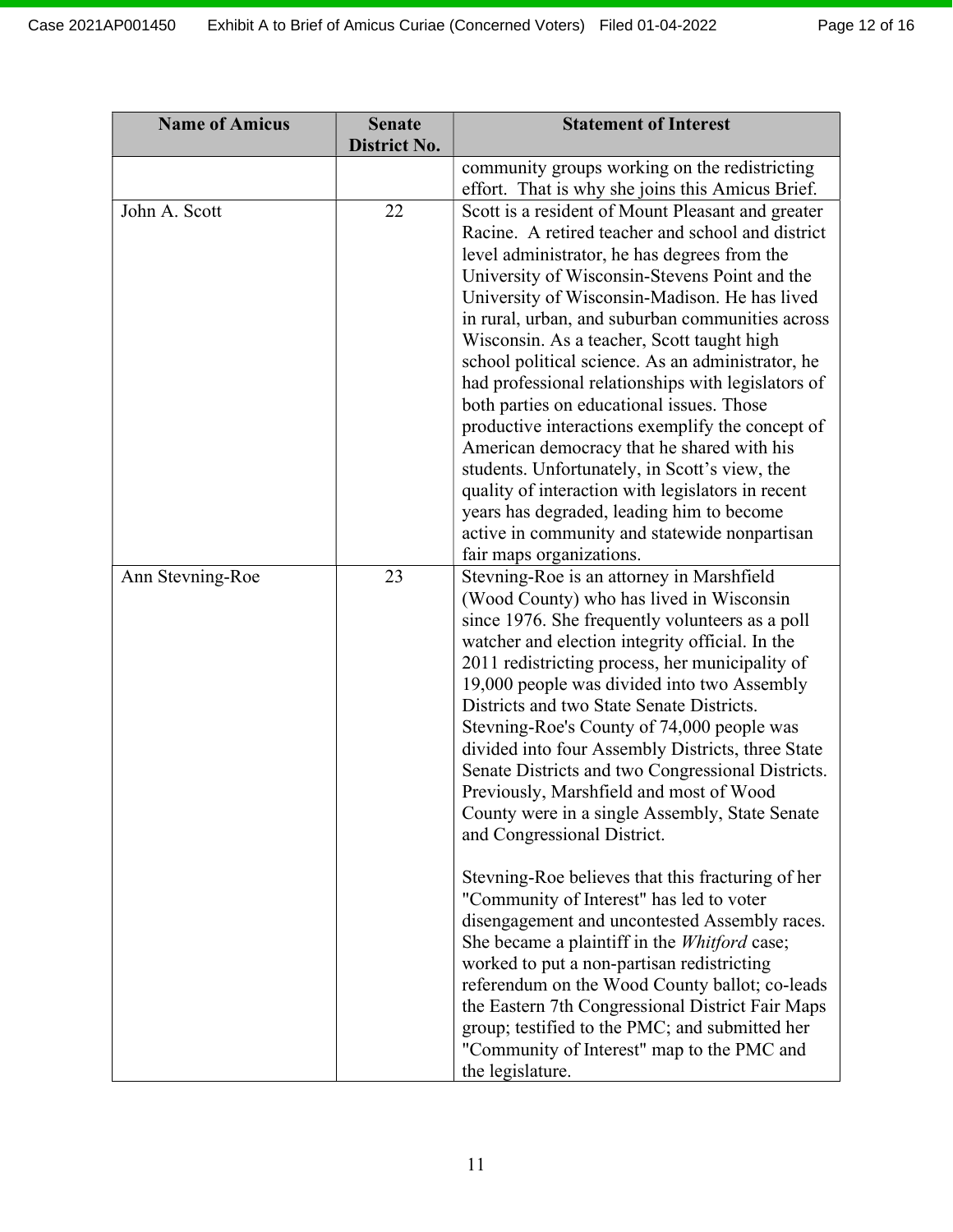| <b>Name of Amicus</b> | <b>Senate</b><br><b>District No.</b> | <b>Statement of Interest</b>                                                                                                                                                                                                                                                                                                                                                                                                                                                                                                                                                                                                                                                                                                                                |
|-----------------------|--------------------------------------|-------------------------------------------------------------------------------------------------------------------------------------------------------------------------------------------------------------------------------------------------------------------------------------------------------------------------------------------------------------------------------------------------------------------------------------------------------------------------------------------------------------------------------------------------------------------------------------------------------------------------------------------------------------------------------------------------------------------------------------------------------------|
| Patricia Schmidt      | 24                                   | Schmidt is a resident of Waushara County where<br>she taught music for 40 years. She is an active<br>member of the Wisconsin Education<br>Association-Retired and Fair District Maps Mid-<br>State. She has received recognition for her<br>advocacy on behalf of students. Schmidt feels<br>that elections matter, and if legislative maps are<br>drawn to benefit one party or the other,<br>candidates do not have an equal chance to secure<br>a seat in the state legislature. In her view, voters'<br>voices do not matter in a system where the<br>outcome is pre-determined by boundary lines<br>created by partisan interests, rather than votes.                                                                                                  |
| Paul DeMain           | 25                                   | DeMain is a retired business owner and a former<br>newspaper editor. He lives in the pristine forests<br>of the Lac Courte Oreilles Ojibwe reservation.<br>He once ran a political campaign across 186<br>miles, from one disconnected part of Central<br>Wisconsin to the other end of the district in<br>Seely. DeMain believes that Wisconsin's native<br>communities deserve meaningful maps that<br>allow a reasonable voice in the political process<br>and that Wisconsin's North Country citizens<br>deserve to have their interests served by districts<br>that represent their common geographic and<br>economic ties.                                                                                                                            |
| Claudia Grams Pogreba | 26                                   | Pogreba was born and raised in Wisconsin and is<br>a retired public-school educator who learned at<br>an early age that public engagement is essential<br>to preserve our democracy. For the first time in<br>her life, she feels that our democracy is<br>threatened and potentially cannot survive.<br>Pogreba asserts that we are no longer in a<br>position where every vote counts in Wisconsin<br>and that even though our democracy requires a<br>strong two-party system, the 2011<br>gerrymandering guarantees a one-party<br>legislature.<br>Continuing this trajectory, she believes, will<br>cause our constitutional right to equal<br>representation subject to the will of the people to<br>fail. Pogreba joins this Amicus Brief to express |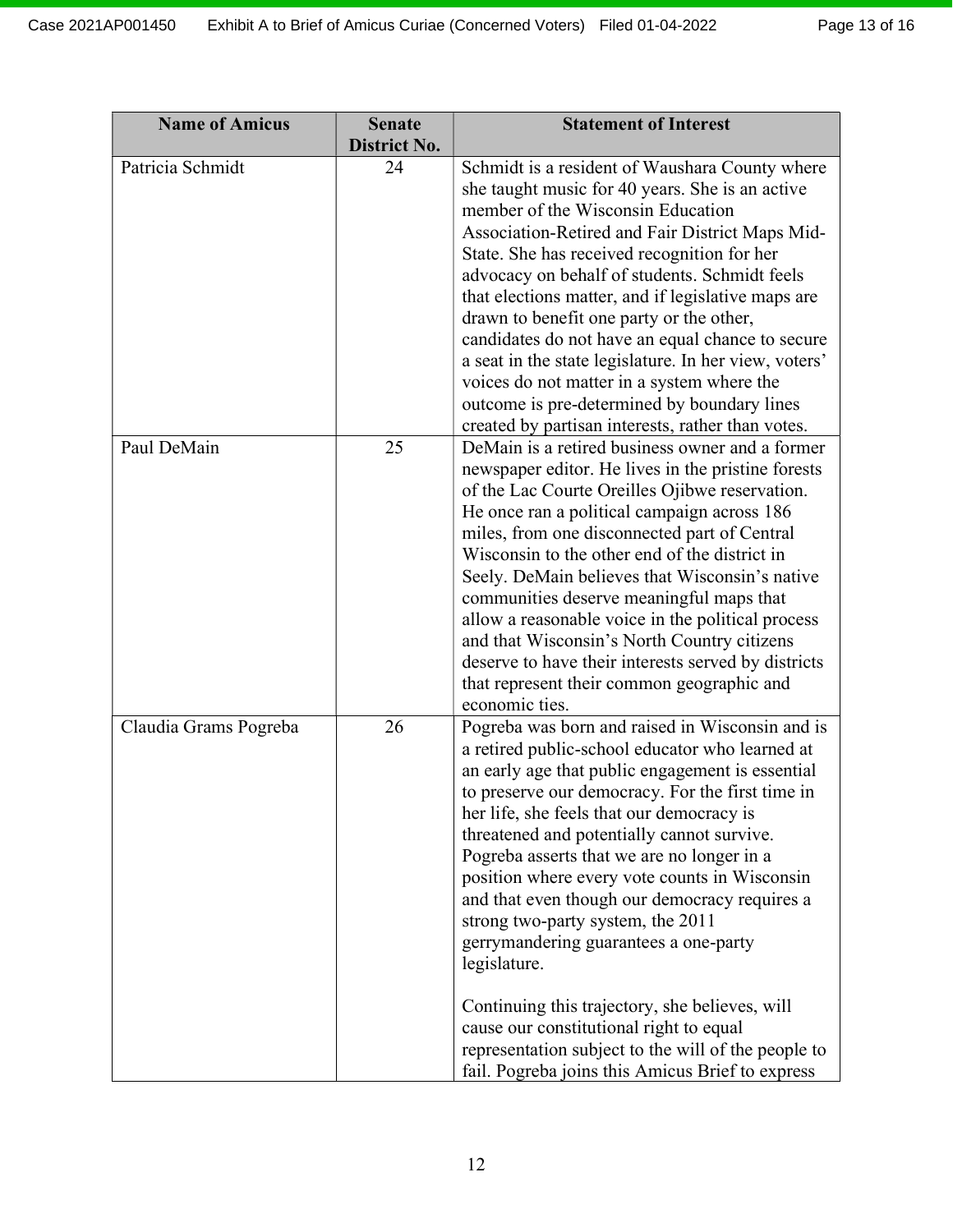| <b>Name of Amicus</b> | <b>Senate</b><br><b>District No.</b> | <b>Statement of Interest</b>                                                                                                                                                                                                                                                                                                                                                                                                                                                                                                                                                                                                                                                             |
|-----------------------|--------------------------------------|------------------------------------------------------------------------------------------------------------------------------------------------------------------------------------------------------------------------------------------------------------------------------------------------------------------------------------------------------------------------------------------------------------------------------------------------------------------------------------------------------------------------------------------------------------------------------------------------------------------------------------------------------------------------------------------|
|                       |                                      | her commitment to preserving democracy in<br>Wisconsin.                                                                                                                                                                                                                                                                                                                                                                                                                                                                                                                                                                                                                                  |
| Janine Edwards        | 27                                   | Dr. Edwards is Professor Emerita of Medical<br>Humanities at Texas A&M University College of<br>Medicine. She moved to Middleton, Wisconsin<br>in 2009 after retiring because Wisconsin had a<br>history of clean government. Dr. Edwards is<br>acutely concerned about just representation in<br>this state's government. In her view, the map<br>submitted by the legislature violates the principle<br>of compactness and clearly gives partisan<br>advantage to one political party. This<br>gerrymandered map corrodes democracy in<br>Wisconsin. For three years, she has worked with<br>the LWV and the Fair Maps Coalition to enact<br>just representation throughout the state. |
| Tanya Murphy          | 28                                   | Murphy is a self-employed business owner and<br>lifelong Wisconsin resident. Her husband of 22<br>years also employs several Wisconsin residents<br>in his business in Franklin. Murphy is joining<br>this Amicus Brief on behalf of all voters because<br>she is concerned about voting practices that<br>undermine fair voting, including, in her opinion,<br>the way maps are drawn.                                                                                                                                                                                                                                                                                                  |
| Peter Parthum         | 28                                   | A physician for 44 years, Dr. Parthum is an<br>independent voter, having supported both<br>Republicans and Democrats. The unifying<br>theme of his career has been the prevention of<br>avoidable injury, illness, and disability and<br>resultant premature death.<br>Dr. Parthum believes that our society's<br>egalitarian objectives are built on free and fair<br>elections. He asserts that without these, there is<br>no legitimate democracy, and we betray the<br>ideals and sacrifices of our forebearers, and<br>relegate our children to be, at best, survivors of a<br>once noble and just society.                                                                         |
| Chrysa Ostenso        | 29                                   | Ostenso and her husband raised 4 kids while<br>operating a small Optometry Clinic in Ladysmith<br>for 30 years. She became interested in fair maps<br>because she saw many issues that most<br>Wisconsinites agree on (affordable quality)<br>healthcare, fair wages, and adequately funded                                                                                                                                                                                                                                                                                                                                                                                              |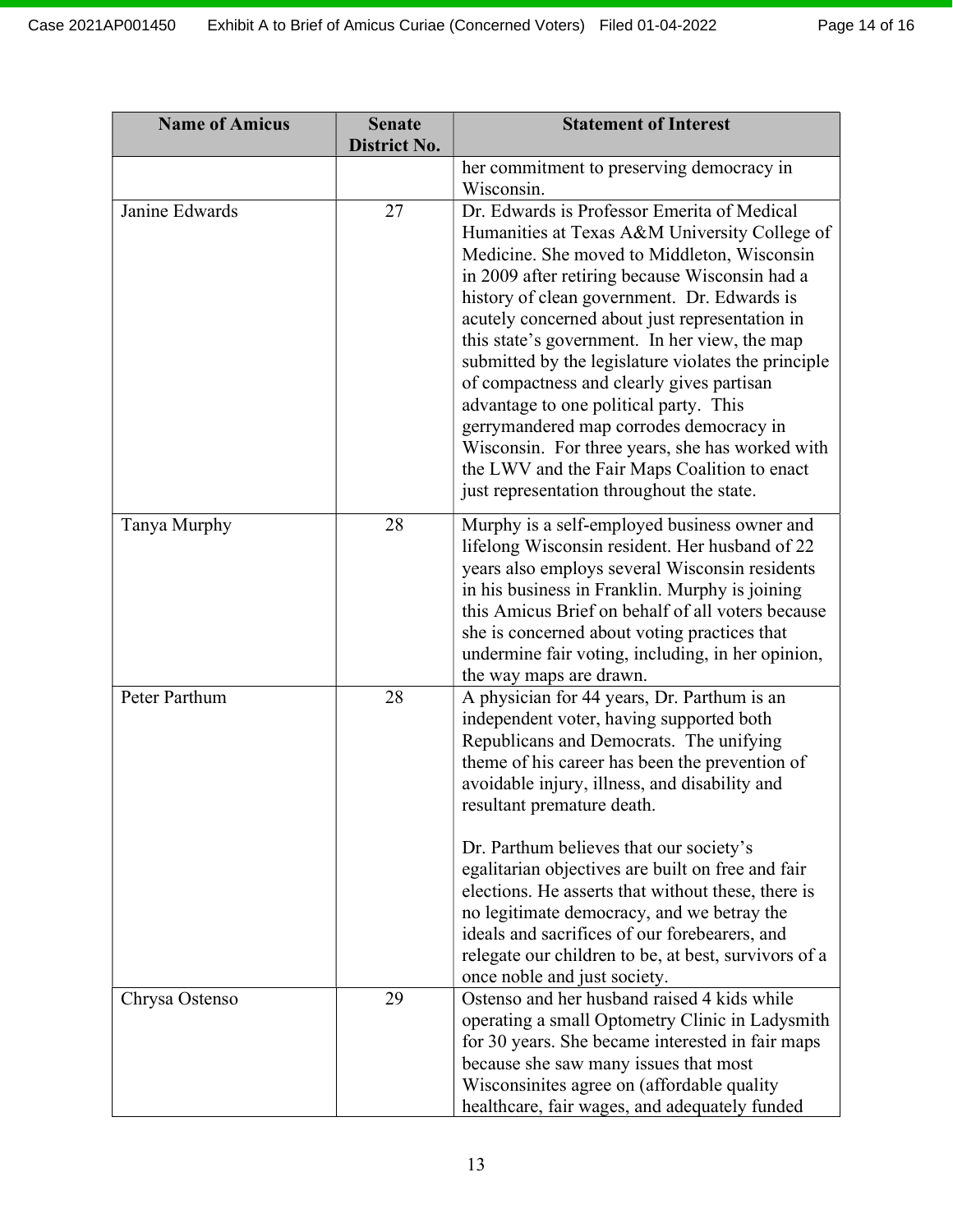| <b>Name of Amicus</b> | <b>Senate</b><br><b>District No.</b> | <b>Statement of Interest</b>                                                                                                                                                                                                                                                                                                                                                                                                                                                                                                                                                         |
|-----------------------|--------------------------------------|--------------------------------------------------------------------------------------------------------------------------------------------------------------------------------------------------------------------------------------------------------------------------------------------------------------------------------------------------------------------------------------------------------------------------------------------------------------------------------------------------------------------------------------------------------------------------------------|
|                       |                                      | schools) that could not even get a debate on the                                                                                                                                                                                                                                                                                                                                                                                                                                                                                                                                     |
|                       |                                      | floor of our legislature. Ostenso believes that                                                                                                                                                                                                                                                                                                                                                                                                                                                                                                                                      |
|                       |                                      | gerrymandered maps are at the root of the<br>problem.                                                                                                                                                                                                                                                                                                                                                                                                                                                                                                                                |
| Kristin Lyerly        | 30                                   | Dr. Lyerly is an obstetrician-gynecologist who<br>serves women and families where she grew up in<br>Northeastern Wisconsin. She has strong roots in<br>national, regional, and local advocacy work<br>through the American College of Obstetricians<br>and Gynecologists and is a former candidate for<br>State Assembly District 88. Dr. Lyerly is<br>involved with numerous community-building<br>organizations and is the mother of four sons. Dr.<br>Lyerly joins this Amicus Brief because she<br>understands that fair maps stand at the root of<br>our democracy.             |
| Amy Dummer            | 31                                   | Dummer was raised on a dairy farm in Holmen.<br>Her dad was involved in agricultural politics, and<br>she remembers taking phone messages from state<br>and local politicians of both parties when they<br>called him to discuss various policy initiatives.<br>Dummer moved out of the state for 20 years;<br>when she returned, she noted a difference in how<br>Wisconsin politics worked. No longer did she<br>believe that elected officials were working across<br>the aisle for their constituents. Instead, she found<br>gerrymandering standing in the way of<br>democracy. |
|                       |                                      | Dummer has helped plan education events about<br>redistricting. She asserts that farmers are being<br>ignored in this state and that Wisconsin residents<br>in general are frustrated with state government.<br>She is not a Democrat or a Republican; she<br>simply believes that our government should be<br>by and for us.                                                                                                                                                                                                                                                        |
| Lori Toso             | 32                                   | Toso is a stay-at-home mom of three teenage<br>daughters who lives in Holmen. She spends<br>most of her time volunteering in her community<br>and at church. In Fall 2021, Toso volunteered<br>with Election Defenders to ensure that voters had<br>safe and fair access to the ballot. In October<br>2021 she testified at the redistricting hearing on                                                                                                                                                                                                                             |